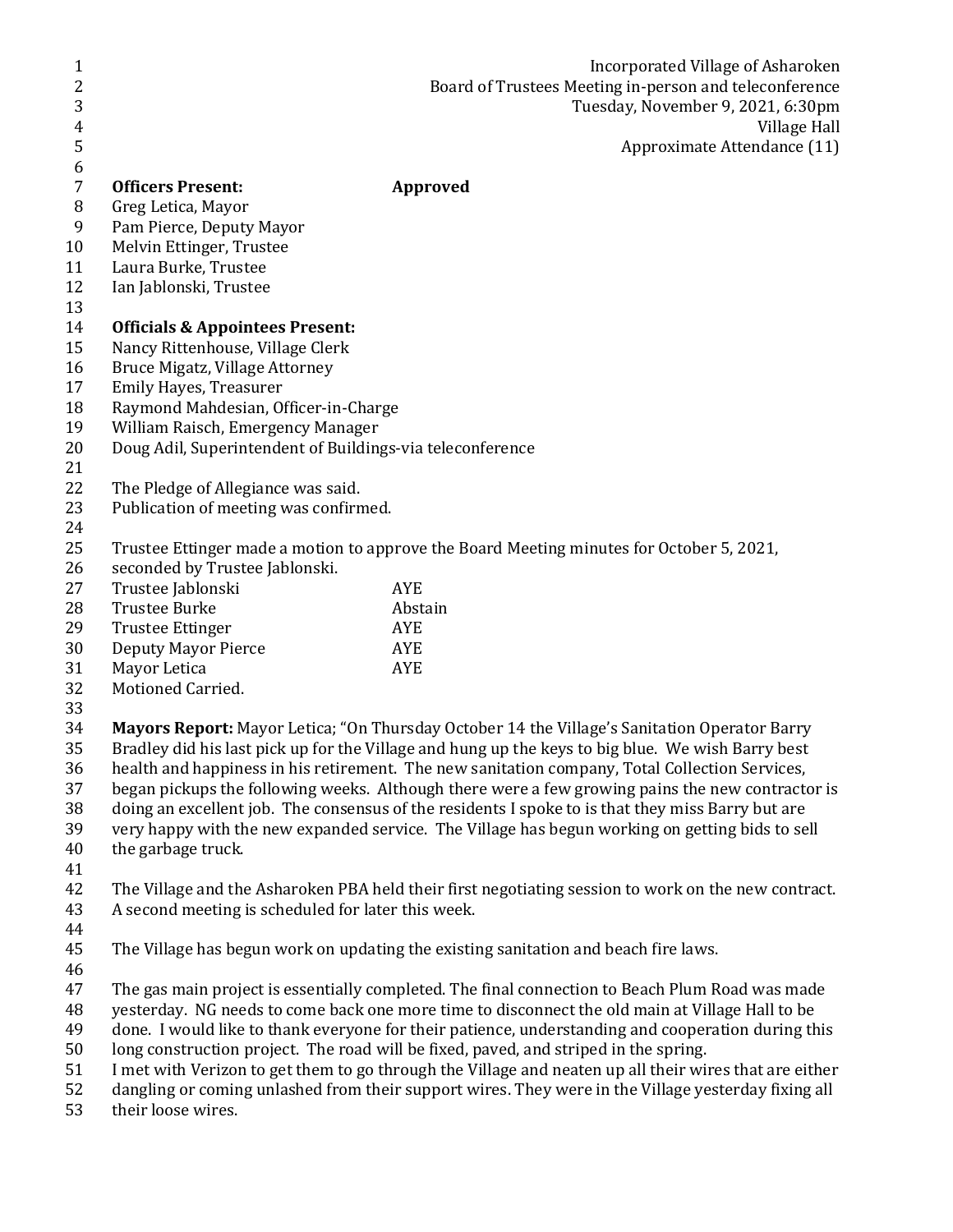- Lastly, I reached out to all the newly elected people in Huntington to congratulate them and express
- my desire for the Village and Town to continue to work together in the cooperative manner that we
- have over the last ten years.

## **Trustees:**

- Deputy Mayor Pierce: reported that she reviewed the minutes and vouchers. Reviewed the skeet
- shooting permit and dune replenishment project. Worked with Trustees Jablonski and Burke on
- updating the code on Fire Prevention and Sanitation. Also worked with Officer-in-Charge
- Mahdesian on the Fire Prevention code.
- 
- Trustee Ettinger: reported the following: During the month he had discussions with Officer
- Mahdesian regarding police related matters. The police department is performing well. During the
- month I researched the value of the sanitation truck for the bid package. On October 26th monitored
- the nor'easter storm. He reviewed correspondences, foils, minutes, and vouchers.
- 
- Trustee Burke: reported that she worked on the sanitation and fire prevention codes. She reviewed the minutes, vouchers, and police report. She noted that the police boat was shrink wrapped and
- new electronics were installed.
- 
- Trustee Jablonski: reported that he reviewed the minutes, vouchers, police report, he worked on
- the fire prevention and sanitation codes. Regarding the drainage project, he met with the
- homeowners and the contractors. He noted that the mayor reached out to NG to remove the old
- section of the gas main to install the catch basins.
- 
- **Attorney Migatz**: Attorney Migatz had nothing to report this month.
- 
- **Village Treasurer**: Emily Hayes reported that the vouchers for the month of October were
- \$54,207.07. Included in the vouchers this month is a payment to Brennan Marine Services for
- electronics for police boat. There was a separate resolution to approve the vouchers and budget transfers.
- 
- **Police Report:** Officer Mahdesian reported that members of the department attended firearms training this month. This month the department had 24 summonses and 1 traffic related accident with a deer.
- 
- **Emergency Manager**: Bill Raisch noted that he is working on simplifying the emergency
- management plan. Working closely with the police department for their input.
- 
- **Superintendent of Buildings**: Doug Adil reported; he reviewed a building permit package for
- demolition of an existing home at 224 Asharoken. Provided flood zone information to a homeowner
- who is interested in buying a home in Asharoken. Reviewed plans for a PV solar installation.
- Reviewed plans for installation of an emergency backup generator. Reviewed plans for a PV solar
- installation. Reviewed plans for construction of a new home at 224 Asharoken. Drawings for
- additions to a home at 86 N. Harbor Road were reviewed and we issued a Letter of denial for a
- building permit. He performed 14 inspections this month.
- 
- **Resolutions:**
- **Resolution (2021-126)** Be It Resolved that the Village Board does hereby approve the vouchers for the month of October 2021 in the amount of \$54,207.07.
- Deputy Mayor Pierce made a motion to approve, seconded by Trustee Jablonski.
- Trustee Jablonski AYE
- Trustee Burke AYE
- 106 Trustee Ettinger AYE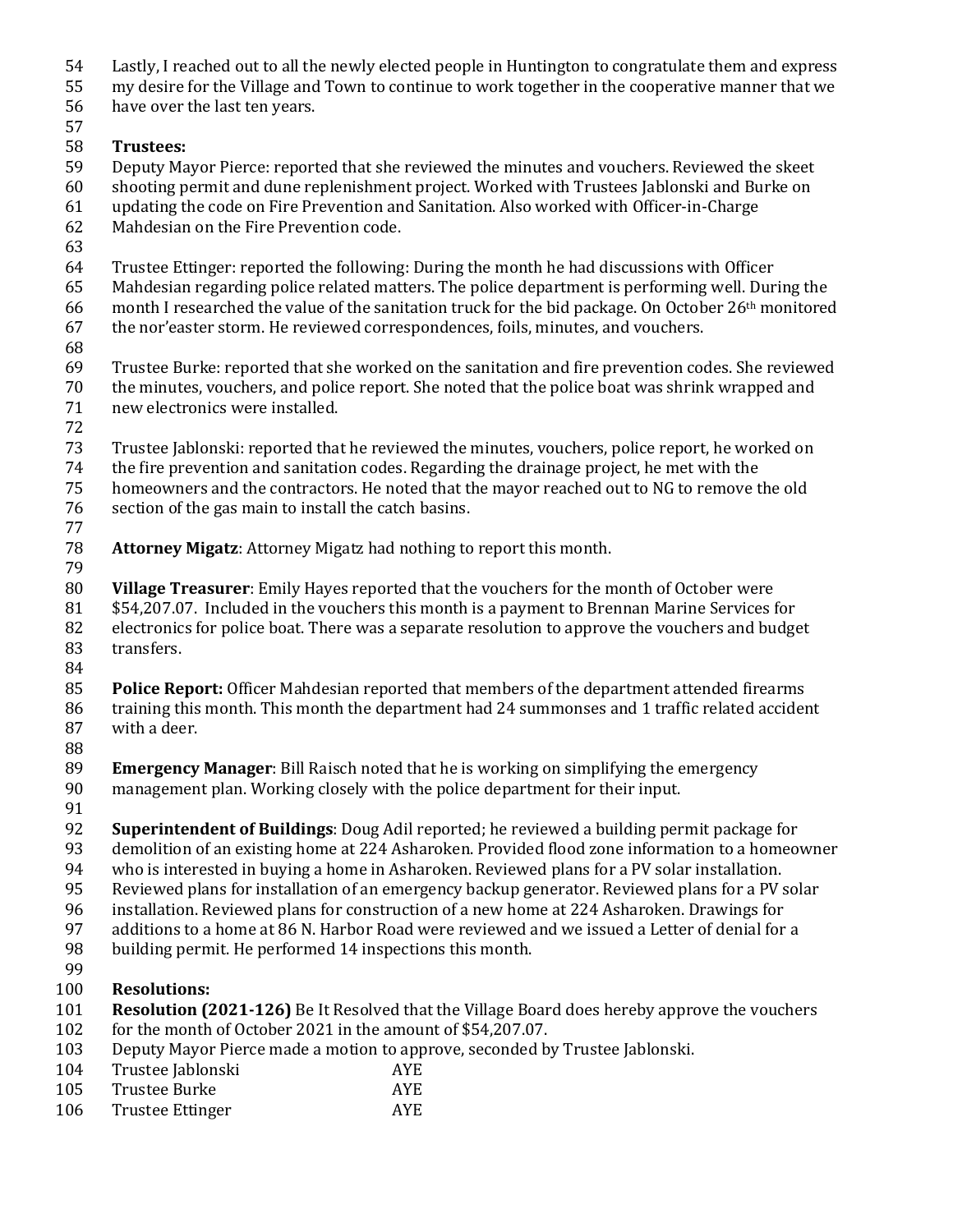| 107 | Deputy Mayor Pierce | <b>AYE</b> |
|-----|---------------------|------------|
|-----|---------------------|------------|

- Mayor Letica AYE
- Motioned Carried
- 
- 
- **Resolution (2021-127)** Be It Resolved that the Village Board does hereby approve budget
- transfers for October 2021.
- Mayor Letica made a motion to approve, seconded by Trustee Ettinger.
- Trustee Jablonski AYE Trustee Burke AYE 117 Trustee Ettinger AYE Deputy Mayor Pierce AYE 119 Mayor Letica AYE
- Motioned Carried
- **Resolution (2021-128)** Be It Resolved that the Village Board does hereby approve a fill permit for
- Glennon Construction, approximately 200 yards of fill for 224 Asharoken Avenue, structure to be removed.
- Mayor Letica made a motion to approve, seconded by Trustee Burke.

| 125 | Trustee Jablonski       | AYE. |
|-----|-------------------------|------|
| 126 | Trustee Burke           | AYE. |
| 127 | <b>Trustee Ettinger</b> | AYE. |
| 128 | Deputy Mayor Pierce     | AYE. |
| 129 | Mayor Letica            | AYE. |
| 120 | Motionad Carriod        |      |

Motioned Carried

 **Resolution (2021-129)** Be it Resolved that the Village Board does hereby approve a SCWA application for street work to install a water service to 9 Duck Island Lane 0401-003-03-006-004,

location of 4' x 4' Duck Island Lane and Lobster Way.

Mayor Letica made a motion to approve, seconded by Trustee Burke.

| 135 | Trustee Jablonski   | AYE. |
|-----|---------------------|------|
| 136 | Trustee Burke       | AYE. |
| 137 | Trustee Ettinger    | AYE  |
| 138 | Deputy Mayor Pierce | AYE. |
| 139 | Mayor Letica        | AYE. |

Motioned Carried

**Resolution (2021-130)** Be It Resolved that the Village Board does hereby approve a SCWA

- application for street work to remove, retire, replace, and relocate hydrant with a new hydrant on Bevin Road near 75 Bevin Road.
- Trustee Jablonski made a motion to approve, seconded by Trustee Burke.

| Trustee Jablonski   | AYE. |
|---------------------|------|
| Trustee Burke       | AYE. |
| Trustee Ettinger    | AYE. |
| Deputy Mayor Pierce | AYE. |
|                     |      |

- 149 Mayor Letica AYE
- Motioned Carried

## **Resolution (2021-131)**

 WHEREAS, the Village of Asharoken (the "Village") is in need to sell the 2007 International sanitation vehicle, and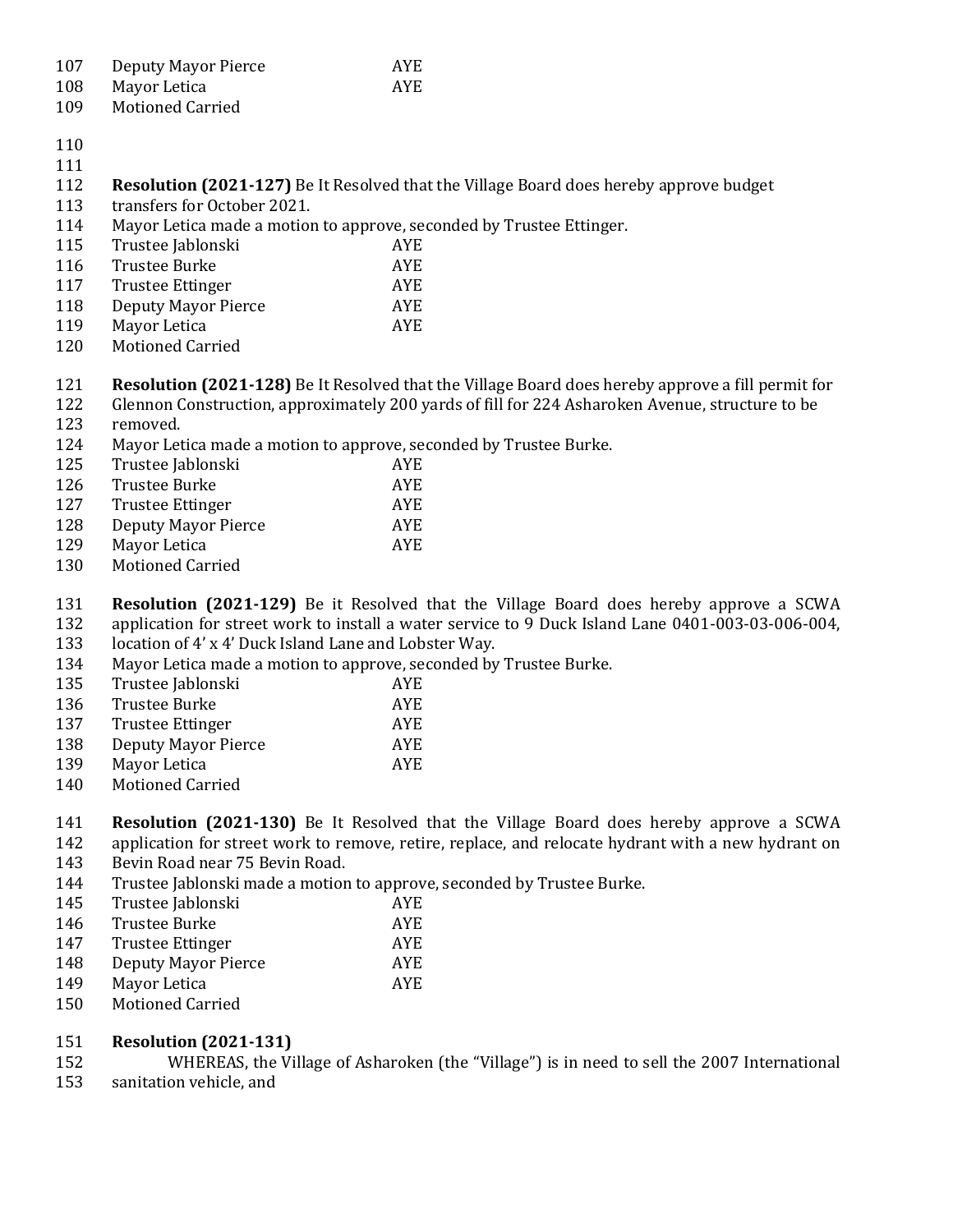- WHEREAS, the Board of Trustees finds that it is in the best interest of the Village to authorize bids for the sale of the sanitation vehicle;
- NOW, THEREFORE, BE IT
- RESOLVED the Village Clerk is hereby authorized and directed to advertise for bids required by Section 103 of the General Municipal Law of the State of New York to sell the sanitation vehicle at a minimum bid of \$30,000; and be it further
- RESOLVED that the Village Clerk is hereby authorized to publicly open and read bids on set day in accordance with the "Notice to Bidders"; and be it further
- RESOLVED that the Village Clerk is hereby authorized to reject said bids for good and sufficient reason and to re-advertise same under the authority herein granted without further action of this Board.
- Mayor Letica made a motion to approve, seconded by Trustee Ettinger.

| 166 | Trustee Jablonski       | <b>AYE</b> |
|-----|-------------------------|------------|
| 167 | Trustee Burke           | AYE.       |
| 168 | <b>Trustee Ettinger</b> | AYE.       |
| 169 | Deputy Mayor Pierce     | AYE.       |
| 170 | Mayor Letica            | AYE.       |
|     |                         |            |

- Motioned Carried
- **Resolution (2021-132)** Be It Resolved that the Village Board does hereby approve the services of Jay Schuon Woodworking to repair the police department flooring at a cost of \$1,700.00.
- Mayor Letica made a motion to approve, seconded by Trustee Ettinger.

| 175 | Trustee Jablonski       | AYE. |
|-----|-------------------------|------|
| 176 | <b>Trustee Burke</b>    | AYE. |
| 177 | Trustee Ettinger        | AYE. |
| 178 | Deputy Mayor Pierce     | AYE. |
| 179 | Mayor Letica            | AYE. |
| 180 | <b>Motioned Carried</b> |      |

**Resolution (2021-133)** Be It Resolved that the Village Board does hereby adopt the following

- schedule for monthly regular meetings for the calendar year 2022 meetings to begin at 6:30pm at
- the Asharoken Village Hall, One Asharoken Avenue, Northport, NY 11768, subject to change.
- 
- Regular Meeting, Tuesday, January 4th, 2022
- Regular Meeting, Tuesday, February 1st, 2022
- Regular Meeting, Tuesday, March 1st, 2022
- Regular Meeting, Tuesday, April 5th, 2022
- Regular Meeting, Tuesday, May 3rd, 2022
- Regular Meeting, Tuesday, June 7th, 2022
- Regular Meeting, Tuesday, Organizational Meeting, July 12, 2022
- Regular Meeting, Tuesday, August 2nd, 2022
- Regular Meeting, Tuesday, September 6th, 2022
- Regular Meeting, Tuesday, October 11th, 2022
- Regular Meeting, Tuesday, November 1st, 2022
- Regular Meeting, Tuesday, December 6th, 2022
- Deputy Mayor Pierce made a motion to approve, seconded by Trustee Burke.
- Trustee Jablonski AYE
- Trustee Burke AYE
- Trustee Ettinger AYE
- Deputy Mayor Pierce AYE
- Mayor Letica AYE
- Motioned Carried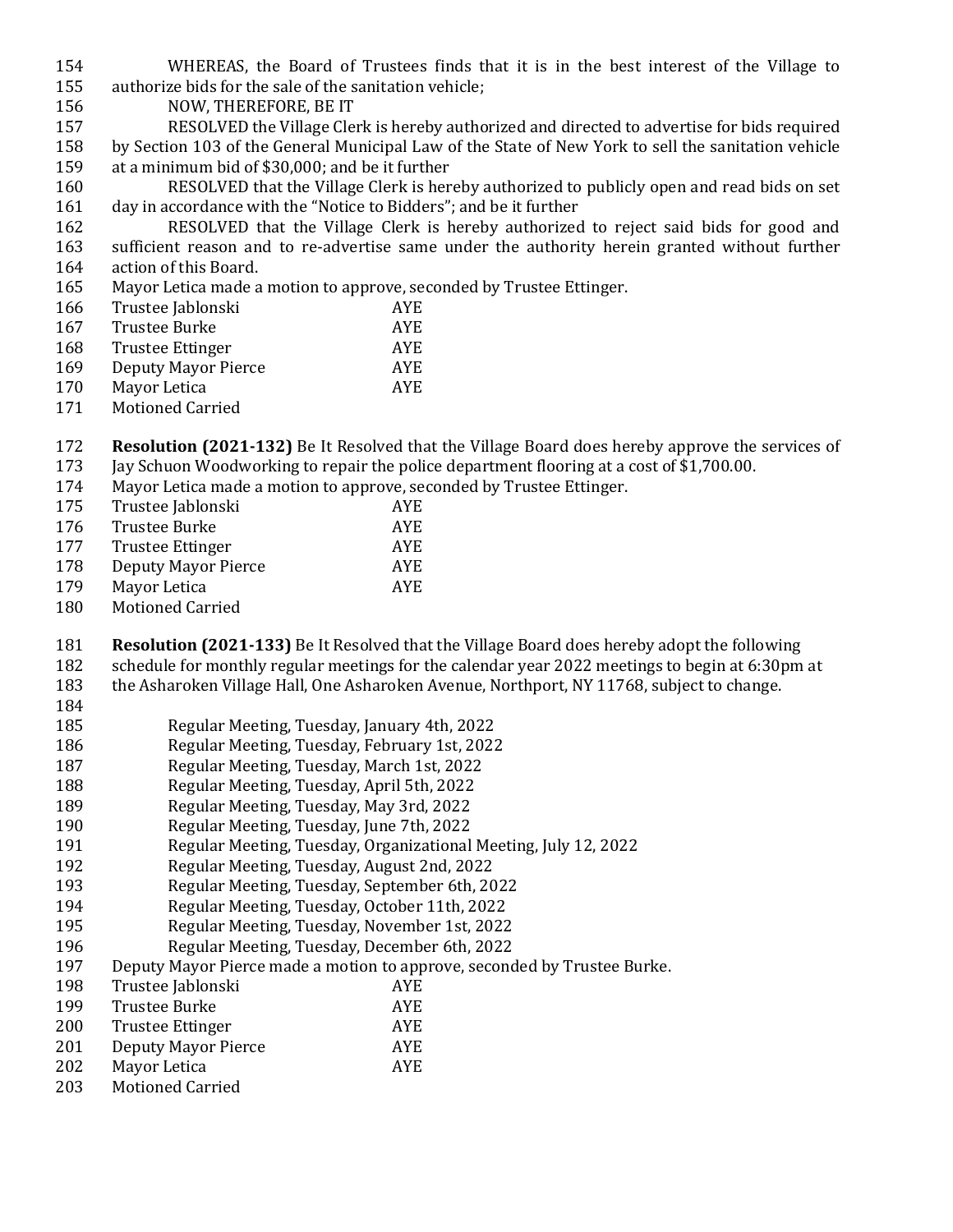| 204 |                                                                                                  |                                                                                                        |  |
|-----|--------------------------------------------------------------------------------------------------|--------------------------------------------------------------------------------------------------------|--|
| 205 |                                                                                                  |                                                                                                        |  |
| 206 |                                                                                                  | <b>Resolution (2021-134)</b> Be It Resolved that the Village Board does hereby adopt the following     |  |
| 207 |                                                                                                  | schedule for monthly Special/work session meetings for the calendar year 2022 meetings to begin        |  |
| 208 |                                                                                                  | at 4:00pm at the Asharoken Village Hall, One Asharoken Avenue, Northport, NY 11768, subject to         |  |
| 209 | change.                                                                                          |                                                                                                        |  |
| 210 |                                                                                                  |                                                                                                        |  |
|     |                                                                                                  |                                                                                                        |  |
| 211 |                                                                                                  | Special/Work Session Meeting, Tuesday, January 18th, 2022-to certify the unpaid real                   |  |
| 212 | estate taxes                                                                                     |                                                                                                        |  |
| 213 |                                                                                                  | Special/Work Session Meeting, Tuesday, March 15th, 2022, to review budget for 2022-2023                |  |
| 214 |                                                                                                  | Special/Work Session Meeting, Tuesday, April 19th, 2022, to adopt the budget, if needed                |  |
| 215 |                                                                                                  | Special/Work Session Meeting, Tuesday, June 28th, 2022, to prepare for organizational                  |  |
| 216 | meeting                                                                                          |                                                                                                        |  |
| 217 | Mayor Letica made a motion to approve, seconded by Trustee Ettinger.                             |                                                                                                        |  |
| 218 | Trustee Jablonski                                                                                | <b>AYE</b>                                                                                             |  |
| 219 | <b>Trustee Burke</b>                                                                             | <b>AYE</b>                                                                                             |  |
| 220 | <b>Trustee Ettinger</b>                                                                          | <b>AYE</b>                                                                                             |  |
| 221 | <b>Deputy Mayor Pierce</b>                                                                       | <b>AYE</b>                                                                                             |  |
| 222 | Mayor Letica                                                                                     | <b>AYE</b>                                                                                             |  |
| 223 | <b>Motioned Carried</b>                                                                          |                                                                                                        |  |
|     |                                                                                                  |                                                                                                        |  |
| 224 |                                                                                                  | <b>Resolution (2021-135)</b> Be It Resolved that the Village Board does hereby approve the services    |  |
| 225 |                                                                                                  |                                                                                                        |  |
|     |                                                                                                  | from Parker landscaping for the 2021/2022 winter season snow removal for village hall parking          |  |
| 226 |                                                                                                  | area and entrances in the amount of \$175.00 per snow fall of 1" to 6" and \$250.00 for 6" to 12" over |  |
| 227 | 12" \$50.00 per 3 inch increments.                                                               |                                                                                                        |  |
| 228 |                                                                                                  | Deputy Mayor Pierce made a motion to approve, seconded by Trustee Ettinger.                            |  |
| 229 | Trustee Jablonski                                                                                | <b>AYE</b>                                                                                             |  |
| 230 | <b>Trustee Burke</b>                                                                             | <b>AYE</b>                                                                                             |  |
| 231 | <b>Trustee Ettinger</b>                                                                          | AYE                                                                                                    |  |
| 232 | <b>Deputy Mayor Pierce</b>                                                                       | <b>AYE</b>                                                                                             |  |
| 233 | Mayor Letica                                                                                     | <b>AYE</b>                                                                                             |  |
| 234 | Motioned Carried                                                                                 |                                                                                                        |  |
|     |                                                                                                  |                                                                                                        |  |
| 235 |                                                                                                  | Resolution (2021-136) The Board of the Village of Asharoken authorizes the Asharoken Village           |  |
| 236 |                                                                                                  | Court to apply for a JCAP grant in the 2021-2022 grant cycle up to \$30,000.00.                        |  |
| 237 |                                                                                                  | Deputy Mayor Pierce made a motion to approve, seconded by Trustee Ettinger.                            |  |
| 238 | Trustee Jablonski                                                                                | AYE                                                                                                    |  |
| 239 | <b>Trustee Burke</b>                                                                             | AYE                                                                                                    |  |
| 240 | <b>Trustee Ettinger</b>                                                                          | <b>AYE</b>                                                                                             |  |
| 241 | <b>Deputy Mayor Pierce</b>                                                                       | <b>AYE</b>                                                                                             |  |
| 242 | Mayor Letica                                                                                     | <b>AYE</b>                                                                                             |  |
| 243 | <b>Motioned Carried</b>                                                                          |                                                                                                        |  |
|     |                                                                                                  |                                                                                                        |  |
| 244 | This was tabled last month.                                                                      |                                                                                                        |  |
| 245 |                                                                                                  | <b>Resolution (2021-124)</b> Be It Resolved that the Village Board does hereby approve the Firearms    |  |
|     |                                                                                                  |                                                                                                        |  |
| 246 | permit application for Barry F. Bradley located at SCTM 0401-004-01-037-000 sound side beach lot |                                                                                                        |  |
| 247 | for clay pigeon use.                                                                             |                                                                                                        |  |
| 248 | Trustee Jablonski made a motion to approve, seconded by Trustee Burke.                           |                                                                                                        |  |
| 249 | Trustee Jablonski                                                                                | AYE                                                                                                    |  |
| 250 | <b>Trustee Burke</b>                                                                             | <b>AYE</b>                                                                                             |  |
| 251 | <b>Trustee Ettinger</b>                                                                          | AYE                                                                                                    |  |
| 252 | <b>Deputy Mayor Pierce</b>                                                                       | AYE                                                                                                    |  |
| 253 | Mayor Letica                                                                                     | <b>AYE</b>                                                                                             |  |
|     |                                                                                                  |                                                                                                        |  |